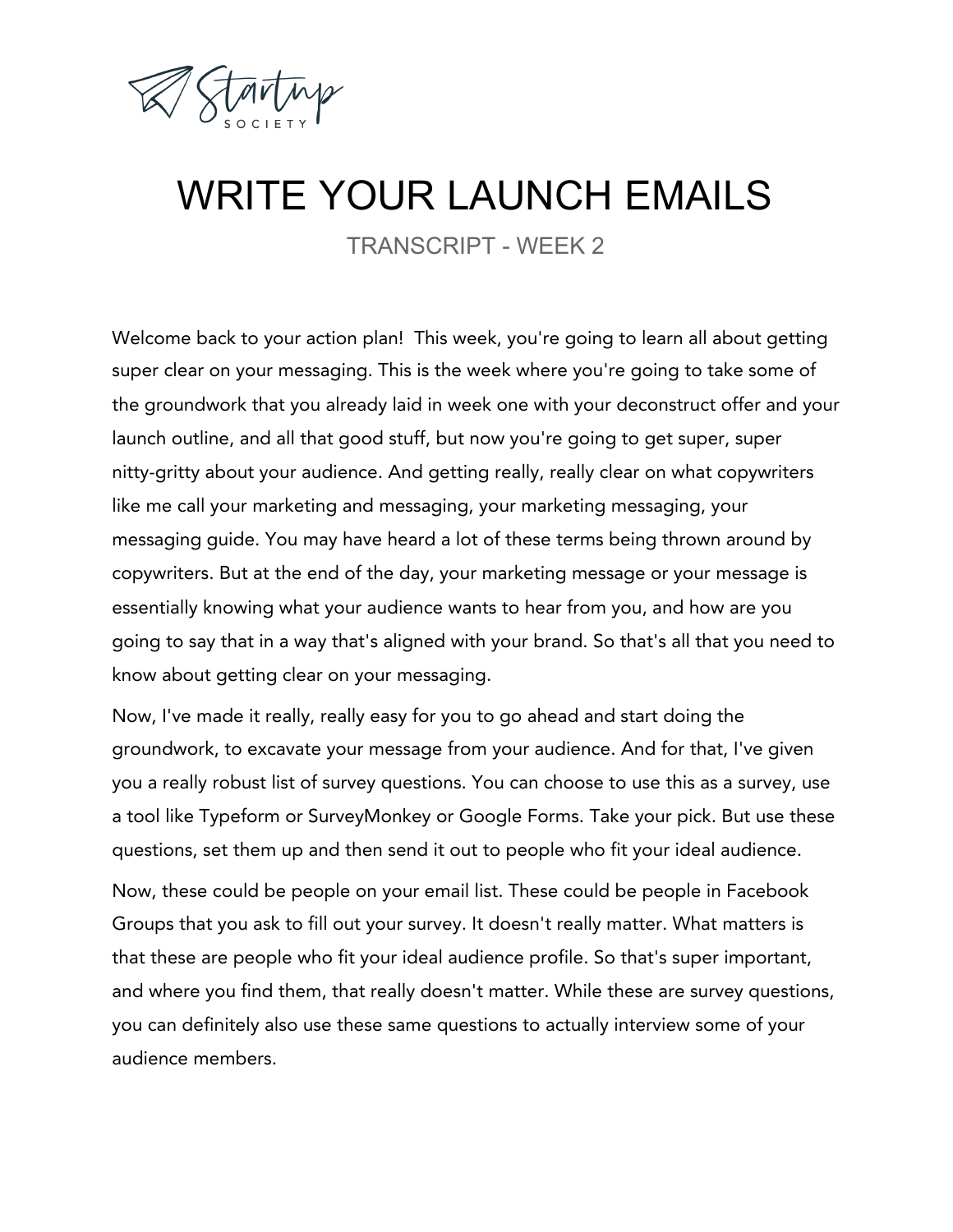

This is something that I personally lay a lot of emphasis on. As a copywriter for my clients, I never start writing before I've interviewed at least five to seven of their students or their clients, and gotten to really, really understand where they're coming from. What kind of words did they use? What was going on in their life? What were they struggling with? What kind of results have they seen? So, those calls give me a lot of information to work on.

Having said that, let's say you're launching for the very first time and you don't have past students. You don't have clients. That's totally cool. Go ahead and send this out as a survey to people on your email list. The important thing is for you to get some data that you can then start working with. That is what matters. You will find that I've included a marketing message worksheet. Now, once you've gotten all of that data, and you've gotten all of your deconstructed offer details as well with you, go ahead and start filling out this worksheet.

Again, take your time with it. The goal is not to get it completed fastest. The goal is for you to complete it to the best of your abilities. Because when you take the time to fill this out, you'll find that when you sit down to write those launch emails, you really breeze through them. I mean, you wouldn't even need most of my prompts and all of those steps, trust me on that.

So in this worksheet you'll see you'll need to fill out information about the struggles your audience is experiencing. What are some of the outcomes that they want? What are their hesitations? And all of this information you will... Again, you're not pulling it out of thin air. You'll be leaning on your survey or interview results. You'll be leaning on the deconstructed offer worksheet that you've already put together. And of course your own knowledge and expertise about this audience and this offer that you're going to be launching.

You also want to look at who are your top competitors and how your offer is better than them. You want all this talk about your bonuses, your core content. How does it tie in to helping your audience flesh their goals or fast track their progress, or maybe